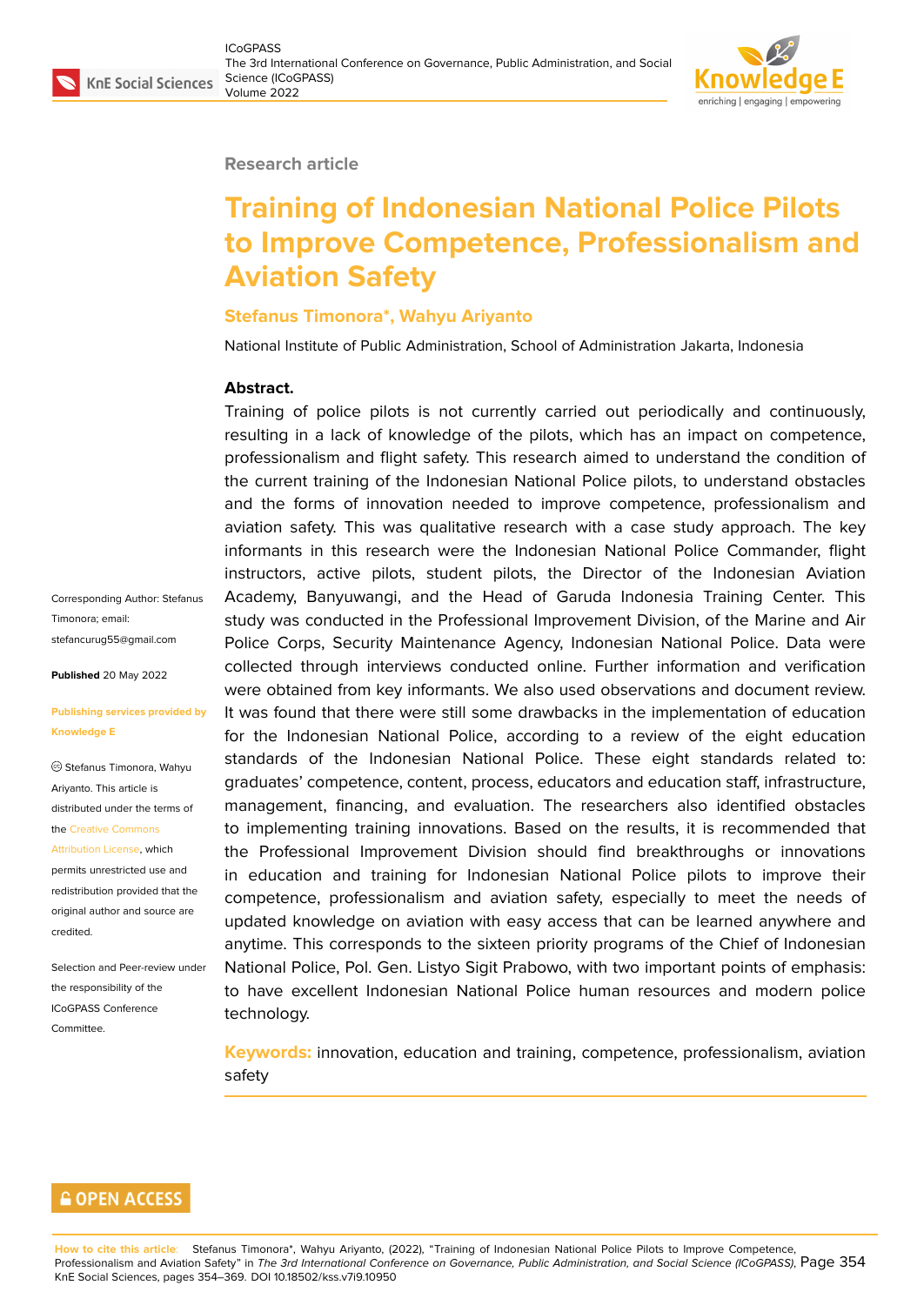

## **1. Introduction**

Safety and security are essential things that cannot be negotiated in an aviation mission. In Article 1 number 48 of the Aviation Law of the Republic of Indonesia Number 1 of 2009, it is stated that Aviation Safety is a condition of meeting safety requirements in the use of air space, aircraft, airports, air transportation, flight navigation, as well as supporting facilities and other public facilities (Menkunham, 2009). Data obtained from Angkasa Magazine on April 11, 2008, stated that during the 20th century, aircraft accidents were recorded at close to 11,000 incidents (Purba, 2017). Based on statistical data on aircraft accidents, most of the accidents experienced by aircraft are caused by human error or human error. Other data obtained from the National Transportation Safety Committee (KNKT) which was submitted to the public as a final report on August 19, 2019, regarding the crash of the Lion Air PK-LQP plane stated that there was damage to the Maneuvering Characteristics Augmentation System (MCAS). MCAS is a new feature found on the Boeing 737-800 Max which is useful for increasing the plane's pitch motion in a manual position without autopilot. MCAS is a new invention or innovation that is installed on this aircraft but in its operation, there are no other features such as backup if the feature is damaged. After number 56 of the accident investigation report, it was stated that there was a lack of Safety Management System (SMS) training for flight crews to identify potential hazards, also number 74 stated that no information about MCAS was provided to flight crews. in manual form and no training. about MCAS. So, this makes the pilot not aware of the system and the impact of MCAS. A similar accident of the same cause occurred on the Ethiopian ETH 302 ET-AVJ. To achieve aviation safety and security, periodic and continuous education and training are needed for flight crews or pilots. According to Simanjuntak (2011), "one part of investment in human resources or human investment is education and training".

The key to success in providing human resources, especially pilots who are competent in the field of human resource development, is education and training that is well planned and implemented. There are five ways to improve education and training in the field of aviation, namely by changing the target results, reviewing the training that has been carried out, reviewing the teaching staff or instructors, teaching including in the profession, and changing the perspective of students. ( Jensen, 2014). Changes in the aviation environment, especially in terms of technology, force flight operators to compete to innovate to find the right way in terms of education and training of flight crews, especially learning methods. The learning method has changed from classical learning to learning with the help of technological media in the form of Computer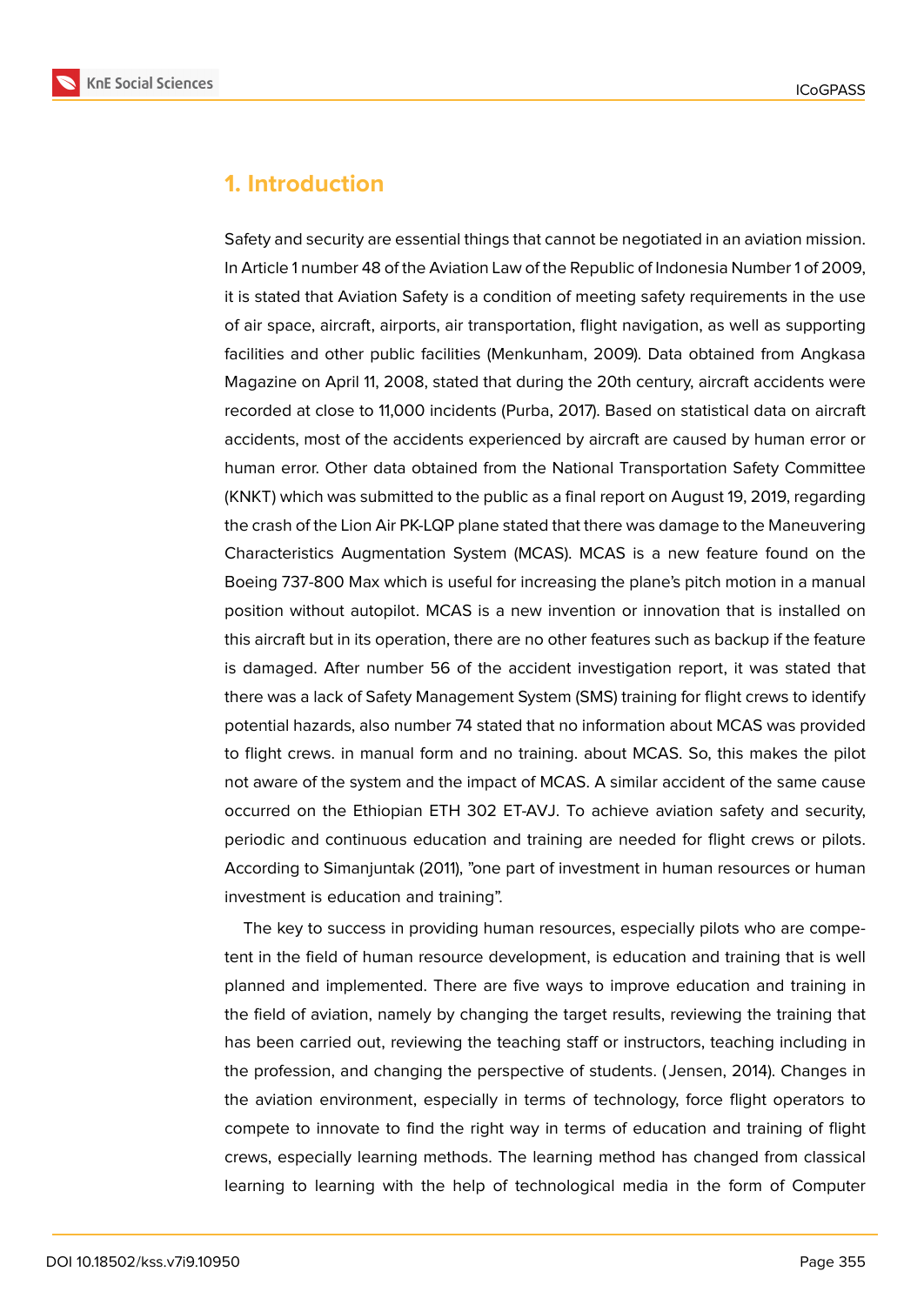

Aided Training (CAT), Video-Assisted and Computer Based Training (VACBI), Computer Based Training (CBT), and the use of virtual airplanes based on simulations and within the scope of technology. Although there are differences to varying degrees in the scope of virtual technology, there are still doubts, not only praise for what has been presented but the extent and influence and increasing use of it in aviation education and training environments (Kalbow, 2014). The Turkish Aviation Academy (TAA) also carries out innovations in education and training in the field of aviation. This is done by TAA to anticipate technological changes in the world of aviation and aircraft. The new teaching method has been implemented since 1998. The innovation is in the form of e-learning which is implemented to meet the needs of education and training and focuses on the core values of knowledge, skills, and attitudes. The main reason for using e-learning which is carried out in conjunction with blended training sessions is the presence of personnel in the aviation industry who are scattered everywhere. Therefore, the considerations are mobility, ease of access wherever and whenever, consistency of personnel quality standards, and avoiding fatigue in training due to long trips (Ugurlu & Yuksek, 2014). Innovations in the world of pilot education and training are also carried out by the Turkish Air Force. Modernization is carried out on training aircraft, changes to the training curriculum, the use of new simulators (ARISM), the use of Computer Based Training (CBT) for efficiency and compliance with training standards that meet the requirements, as well as the use of e-learning integrated with pilot training to assist the fulfillment of knowledge, skills, and abilities. With the use of the new system for pilot education and training innovation, it can reduce training time, costs and keep up with technological developments so that innovation is considered necessary in the Turkish Air Force (Canli, 2016).

Data obtained from the Directorate of Air Police regarding the number of aircraft and the number of existing pilots, with an ideal ratio of 1 airplane or helicopter that must be manned with 3 sets of the crew (6 pilots), then for 45 active aircraft or helicopters, the number of pilots must be available are 270 pilots. From this data, the National Police need 135 new pilots obtained from pilot schools in Indonesia, through independent pilot education and continued with further education to adjust to the type of aircraft or helicopter available. Police flight operations that cover all regions of the country, as well as the condition of pilots with a limited number and spread, make the National Police pilots often delay training or updating knowledge which is very important and useful for their competence. Coupled with the assignment period of 1-3 months for helicopter pilots, this is the reason the pilots cannot carry out the training. Data obtained from the Directorate of Air Police regarding accidents and incidents, both helicopters and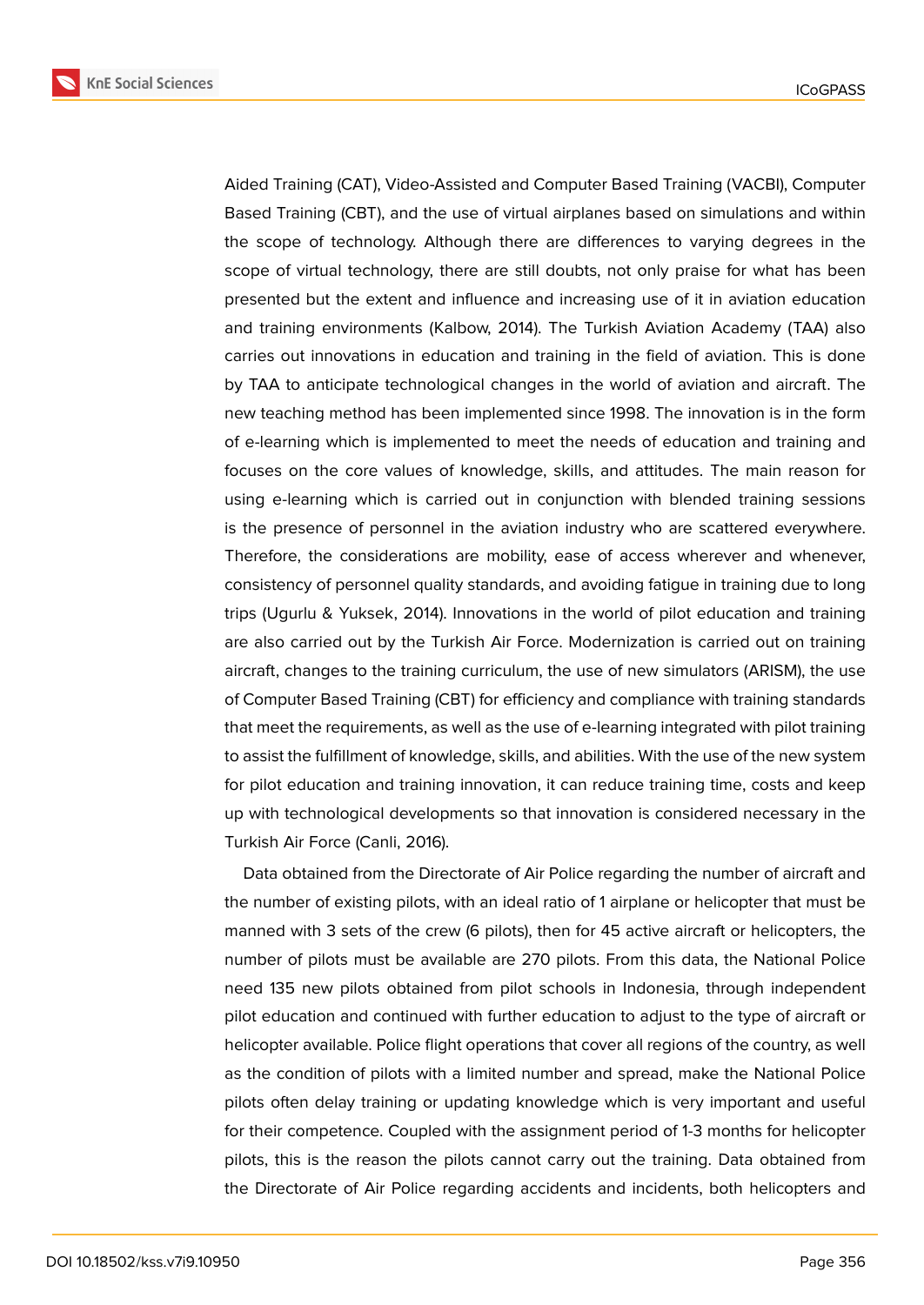

airplanes from 2004 to 2019 totaled approximately 15 incidents. The causative factor is indicated as 50% due to human error, 30% due to technical error, and 20% due to other factors. From the human error factor, the biggest contributor is the lack of periodic and continuous education and training, be it training in dealing with emergencies, training before the operational flight, training to maintain abilities or skills, education to increase knowledge or knowledge about aviation, especially updating regulations and aviation science. the new one. If the education and training are not carried out, it will result in the lack of trained pilots which will result in wrong decisions and result in the safety of the flight itself. A pilot must carry out training that is intended for initial (initial pilots), for recurring (updates) for advanced pilots which is useful for refreshing aviation science and its development, socializing the latest aviation regulations, and reminding about the use of Standard Operating Procedures (SOP) which apply. There is no increase in the budget to carry out education and training for pilots. In just one year, only 10-15 people carry out the training. While there are 135 active pilots who have to take part in the training, so the training is carried out alternately and not continuously. This study aims to determine the condition of the education and training of Indonesian National Police pilots that have been carried out so far, the inhibiting factors for innovation in the education and training of Indonesian National Police pilots, as well as forms of innovation in the education and training of Indonesian National Police pilots that need to be implemented in improving competence, professionalism and flight safety.

## **2. LITERATURE REVIEW**

### **2.1. Innovation**

Innovation is a Latin word, namely innovare which means changing into something new (Suwarno, 2016). According to Hamijoyo (Sa'ud, 2019), the word "innovation" is translated as anything that is renewable. In Indonesian, the word innovation is commonly heard as "innovation". The word innovation is often used to express an invention. The words "discovery" and "invention" are also interpreted as inventions. Innovation and modernization are sometimes linked because they talk about reform efforts. Innovation is an idea, idea, practice, or object that is consciously and accepted as something new by a group of people or groups to be adopted (Rogers, 1995). Innovation is "the ability to make significant organizational improvements in the areas of products, services, programs, processes, and implementation to create additional new values for stakeholders" (Simanjuntak, 2011). From the definition of innovation above and related to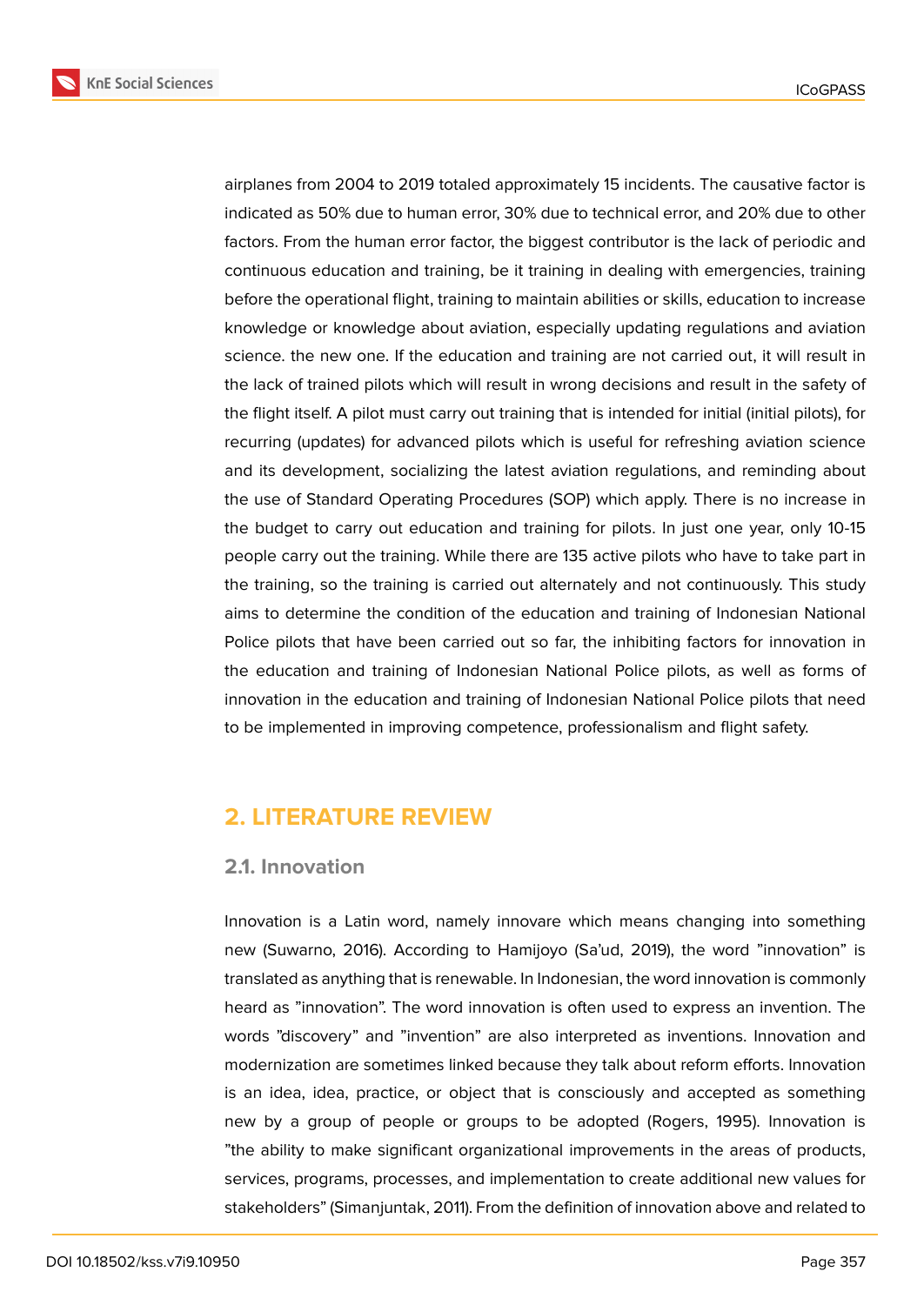

this research, the researcher concludes that innovation is an effort in providing novelty value, benefits, and more value from a product or service and public service by using technology to improve performance.

## **2.2. Innovation Attributes**

The attributes possessed by innovation are inherent in the innovation itself and can be applied. Attributes of innovation include (Rogers, 1995):

- 1. Relative advantage
- 2. Compatibility
- 3. Complexity
- 4. Triability
- 5. Observability

From the definition of innovation attributes above, the researcher concludes that innovation must have more value, suitability, and complexity with the previous innovation that is replaced. Innovation testing is needed to prove the added value of innovation and is easy to observe in the implementation process.

### **2.3. Educational Innovation**

Educational innovation has meaning of new changes that are qualitatively different from the previous ones and are deliberately pursued to increase the ability to achieve certain goals, especially in the field of education (Sa'ud, 2019).

### **2.4. Purpose of Educational Innovation**

Educational innovation has the aim of increasing the effectiveness, efficiency, relevance, and quality of facilities as well as many students and obtaining the maximum possible educational results (when viewed from the criteria for community, development, and student needs) by using budget, equipment and time and energy. to a minimum (Sa'ud, 2019).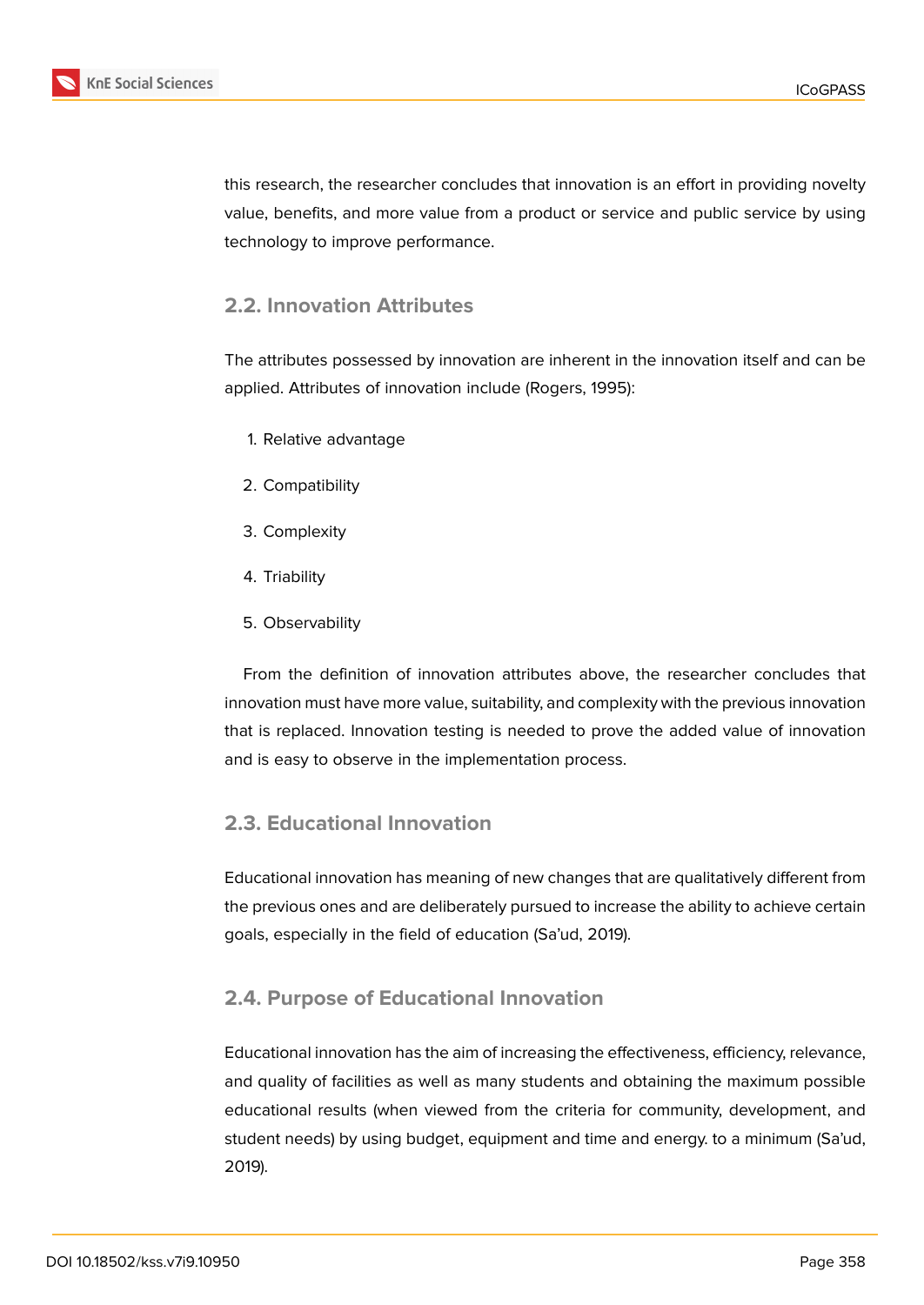

## **2.5. Inhibitting Factors in Educational Innovation**

In innovation and especially educational innovation, obstacles are often found. In the opinion of Geoff Mulgan and David Albury (Utomo, 2017) stated that there are eight inhibiting factors for innovation, including:

- 1. Reluctance to closedown failing program or organization
- 2. Over reliance on high performers as source of innovation
- 3. Technologies available but constraining cultural or organization arrangement
- 4. No rewards or incentives to innovate or adopt innovations
- 5. Poor skills in active risk or change management
- 6. Short term budget and planning horizons
- 7. Delivery pressures and administratives burden
- 8. Culture of risk aversion

## **2.6. Police Education System**

In the Regulation of Chief of the Indonesian National Police Number 14 of 2015, there is a Police Education System, namely by looking at the development of science and technology as well as the demands of the community on the performance of the National Police which requires professional, moral, modern, and superior personnel, and is carried out with a systematic system, programmed, integrated and sustainable. Police education is carried out by adhering to eight standard components of education which are the minimum criteria that must be implemented in all Indonesian National Police education units. The eight standards of the National Police education component include (1) Graduate competency standards, (2) Content standards, (3) Process standards, (4) Educators and education personnel standards, (5) Assessment standards, (6) Facilities and infrastructure standards, (7) Management standards and (8) Financing standards.

## **2.7. Profesionalism**

Professionalism is defined as "reliability and expertise in carrying out tasks so that they are carried out with high quality, on-time, carefully, and with procedures that are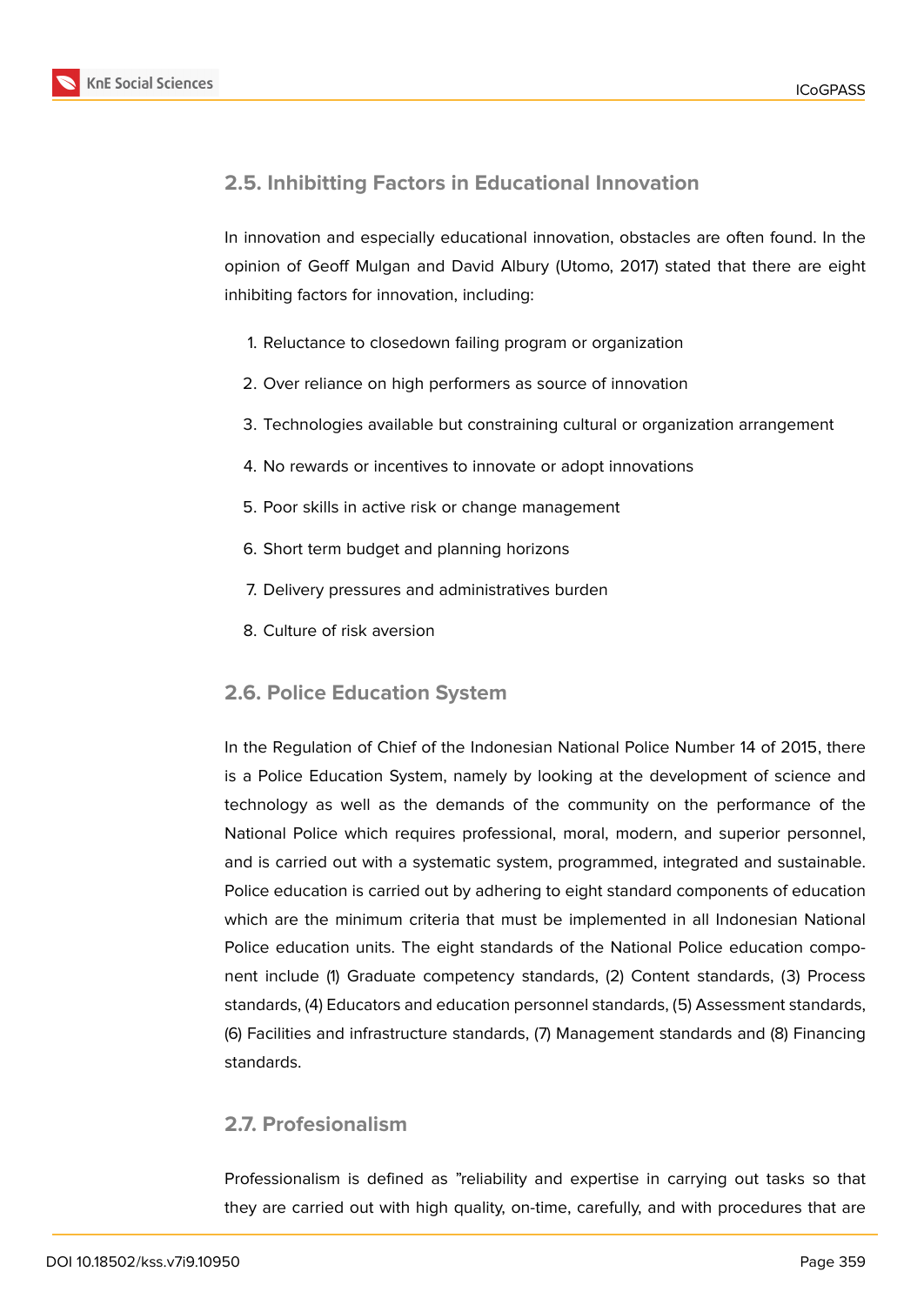

easily understood and followed by customers" (Siagian, 2009). Professional in the Big Indonesian Dictionary has an understanding that requires a certain intelligence to do something. Professional is a set of skills as a requirement to carry out a job effectively and efficiently in accordance with a high level of expertise in order to obtain optimal work goals.

### **2.8. Competence**

According to Simanjuntak (2011), competence is "the ability and skills to do work. The factors that affect the competence of each person are grouped into two groups, including: (a) Skills or abilities and work skills, (b) Drive or motivation and work ethic". Another opinion about competence is "the ability to do a job or task based on knowledge, skills, and support from the work attitude required of the job" (Wibowo, 2015). The researcher concludes that competence is the ability to do the work of an employee which is influenced by his knowledge, skills, and work experience so that he can do the tasks assigned to him.

### **2.9. Aviation safety**

In article 1 number 48 of the aviation law of the Republic of Indonesia, it is stated that aviation safety is a condition of meeting safety requirements in the use of airspace, aircraft, airports, air transportation, flight navigation, and other supporting facilities for public facilities (Menkunham, 2009). Therefore, safety in a flight mission is a standard and absolute thing. SHELL theory (Reason, 1990) which was refined into SHELL (Hawkins, 1993), states that aviation safety aspects need to pay attention to the following elements:

- 1. Software
- 2. Hardware
- 3. Environment
- 4. Liveware
- 5. Liveware

In this theory, it is stated that humans are the dominant factor in aviation safety, this is because humans are considered to have many limitations that allow them to always have a problem in all conditions.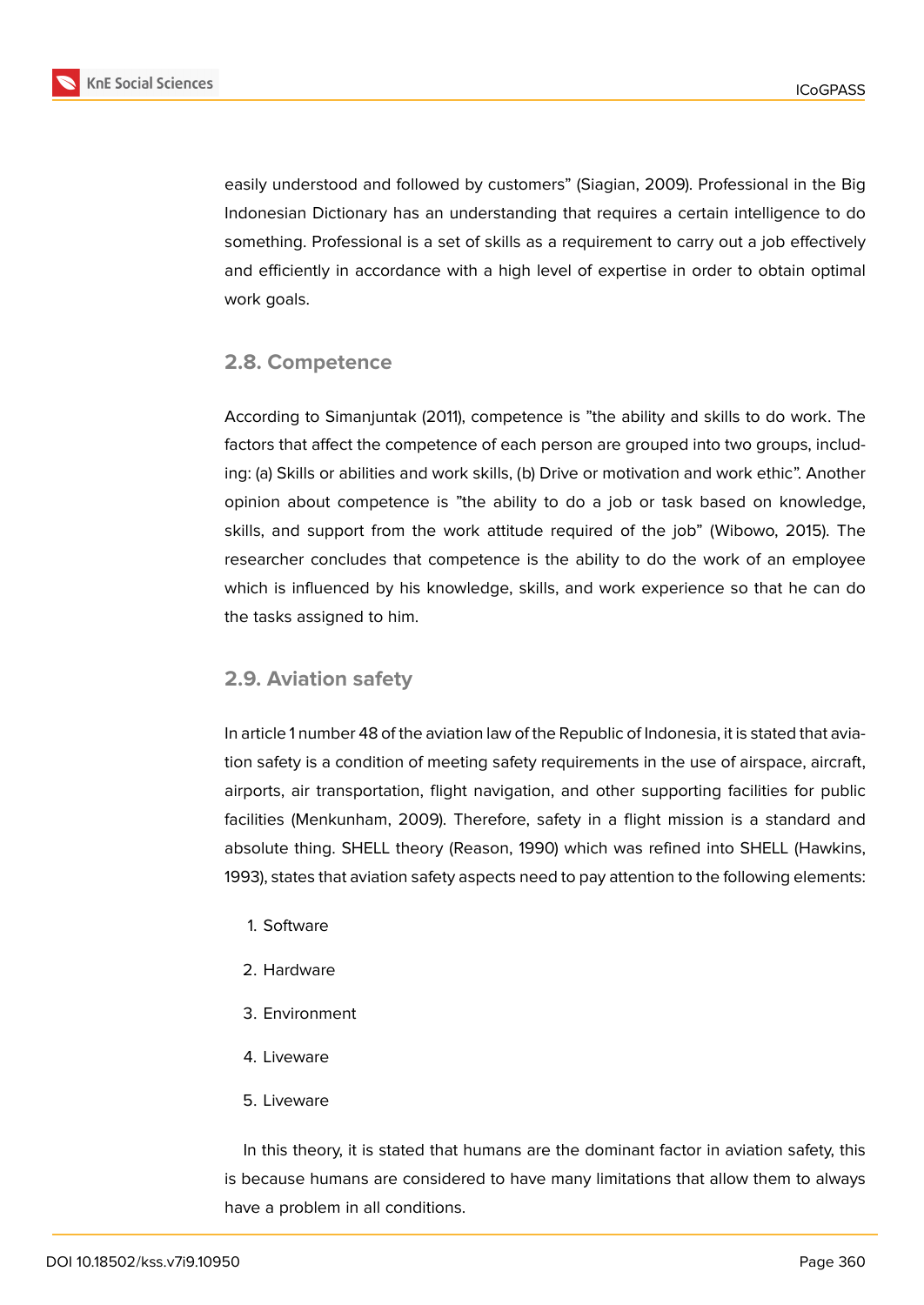

## **3. Method**

### **3.1. Research Method**

In this study, the research method used is qualitative, namely, research that does not use calculations also called scientific research that emphasizes the natural characteristics of data sources (Moleong, 2002). Another understanding is research aimed at describing and analyzing phenomena, events, social activities, attitudes, beliefs, perceptions, thoughts either individually or in groups (Sukmadinata, 2007). The results of the research are in the form of descriptive analysis, namely the observed behavior or phenomena are conveyed in written words or narratives, especially concerning the current conditions of the implementation of education and training, the inhibiting factors in education innovation and training of Indonesian National Police pilots as well as other forms of innovation that can be applied in the Professional Improvement Section, Air and Marine Police Corps, National Police Security Maintenance Agency.

## **3.2. Research Subject**

The subjects in this study are called key informants. The participant is used, especially if the subject represents a certain group and the relationship between the researcher and the research subject is considered to have meaning for the subject. The terms key informant and participant above are substantially considered as the main instruments in qualitative research (Afifuddin, 2009). The research was carried out by taking data to see the education carried out at the Professional Improvement Section, the Water, and Air Police Corps, the National Police Security Maintenance Agency and the subjects of this research were:

| No. | Key Informant                                               | Quantity (person) |
|-----|-------------------------------------------------------------|-------------------|
|     | <b>Police Commander</b>                                     | 2                 |
|     | Flight instructor                                           |                   |
| 3.  | Active pilot                                                | 4                 |
| 4.  | Pilot student                                               | 10                |
| 5.  | Director of the Indonesian Aviation Academy 1<br>Banyuwangi |                   |
|     | Head of Garuda Indonesia Training Center                    |                   |

#### TABLE 1: List of Research Key Informants.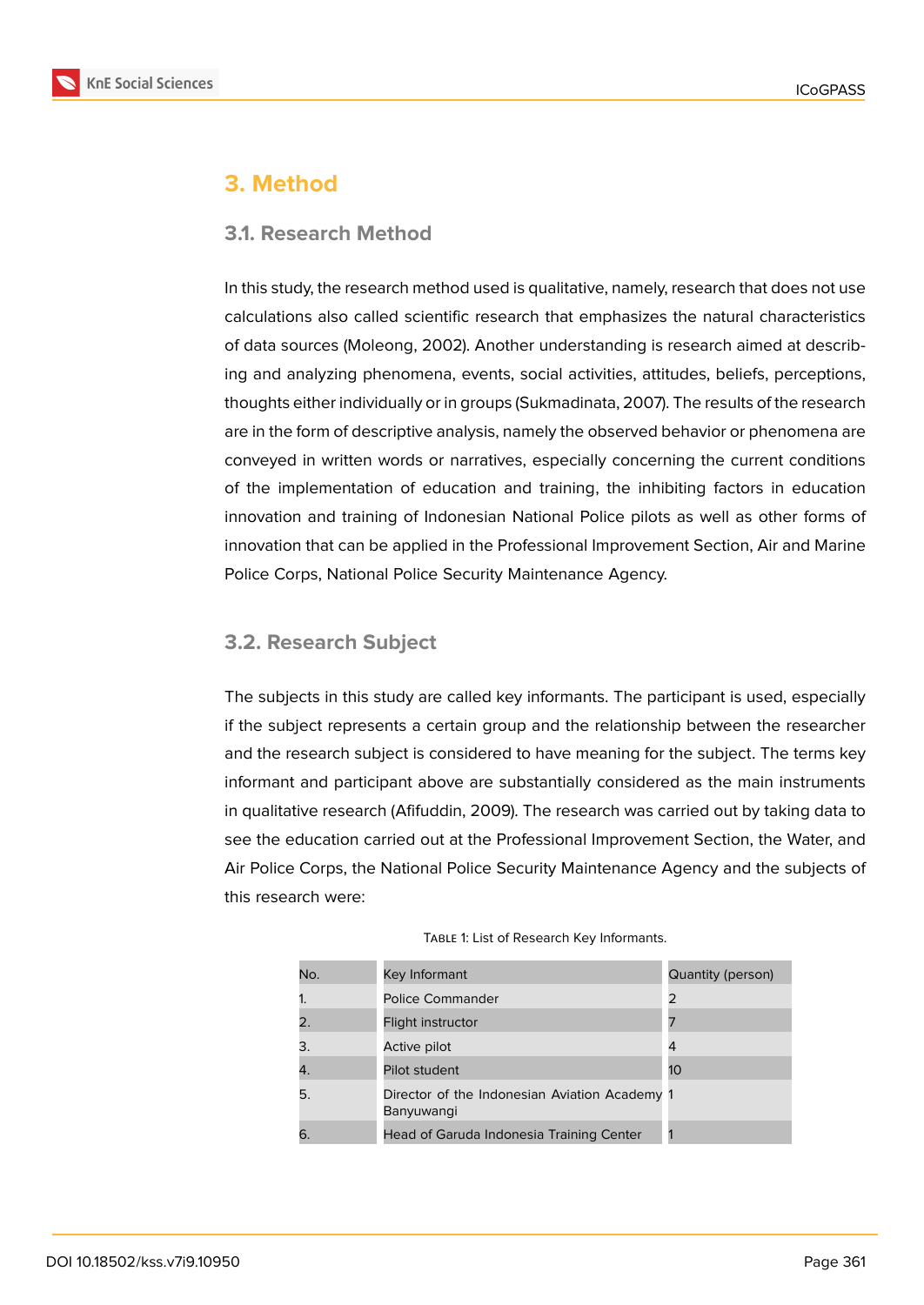## **3.3. Research Scope**

This research was conducted at the Professional Improvement Section, the Air and Marine Police Corps, the National Police Security Maintenance Agency which is located within the area of the Air Police Directorate at Pondok Cabe Airport, Tangerang Banten on Jalan Cirendeu Raya, South Tangerang with leaders, pilot instructors, active pilots, and pilot students as keys. informants are also external parties who are used as comparison materials to avoid subjectivity. This is because the study with 135 pilots spread throughout Indonesia, not only in Pondok Cabe, took a long time.

### **3.4. Data Collection Techniques**

### **3.4.1. Interview**

Due to the current covid pandemic, interviewers use information technology to conduct interviews with key informants by going through zoom meetings, bitly, google forms to collect data.

### **3.4.2. Observation**

Observation is a method or data collection technique to collect research data by means of observation or sensing (Bungin, 2010). A scientific method of observation or observation is defined as the observation of systematic recording of the phenomena being investigated (Lubis, 1987)

In this study, researchers conducted observations to obtain data by:

- 1. Observing the condition of Specialization Development Education (Dikbangspes) students who carry out the learning process in the classroom as well as activities outside the classroom or field practice.
- 2. Observing how to teach flying instructors and instructors, how an instructor conveys material, methods, and so on.
- 3. List the inhibiting factors in the learning process.
- 4. Observing the research location and work environment.
- 5. Observing the output of pilot education and training.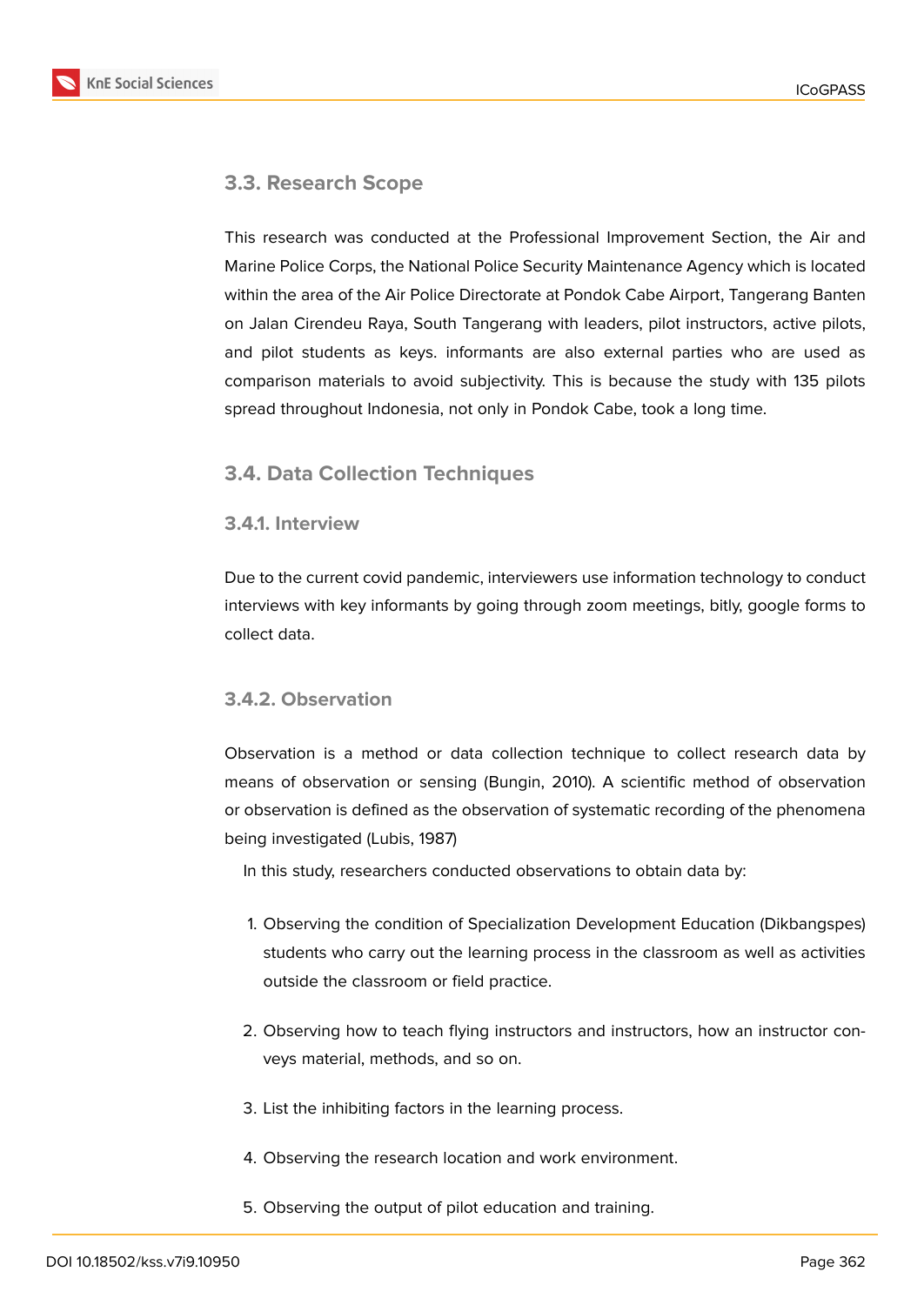

Researchers make direct observations or observations on Bagkatprof to get a complete picture regarding the focus of research, as well as to observe educational innovations that are developed and desired by pilot students and Indonesian National Police pilots who are already actively serving in the region and see supporting facilities belonging to the Air Police Directorate. Observations are carried out with non-participants, where the researcher only acts as an observer of the phenomenon being studied. The results of the observations are then compiled in the form of field notes containing routine, temporal events, interactions, and their interpretations.

### **3.4.3. Review Documents**

The documents needed to complete this research are:

Law No. 2 of 2002 concerning the Indonesian National Police

Law No.1 of 2009 concerning Aviation.

Regulation of the Head of the State Police of the Republic of Indonesia or Perkap Number 14 of 2015 concerning the Education System of the State Police of the Republic of Indonesia.

Regulation of the Head of the State Police of the Republic of Indonesia or Perkap Number 6 of 2017, concerning the Organizational Structure and Work Procedure of Organizational Units at the Headquarters of the Indonesian National Police.

Indonesian National Police Regulation or Perkap Number 5 of 2019, concerning Amendments to the Regulation of the Head of the Indonesian National Police or Perkap Number 6 of 2017 concerning Organizational Structure and Work Procedures of Organizational Units at the Headquarters of the Indonesian National Police.

Regulation of the Head of the Water and Air Police Corps Number 1 of 2018 concerning the Delay of Duty in the Korpolairud Baharkam Indonesian National Police.

The Strategic Plan of the Marine and Air Police of the Indonesian National Police Baharkam for 2020-2024, No Kep/53/VI/2020, June 16, 2020.

### **3.5. Research Instrument**

Researchers will use guidelines in interviews with the Police Chief, instructors, active pilots, student pilots, the Director of the Indonesian Aviation Academy, and the Head of the Garuda Indonesia Education and Training Center so that the interviews can be directed.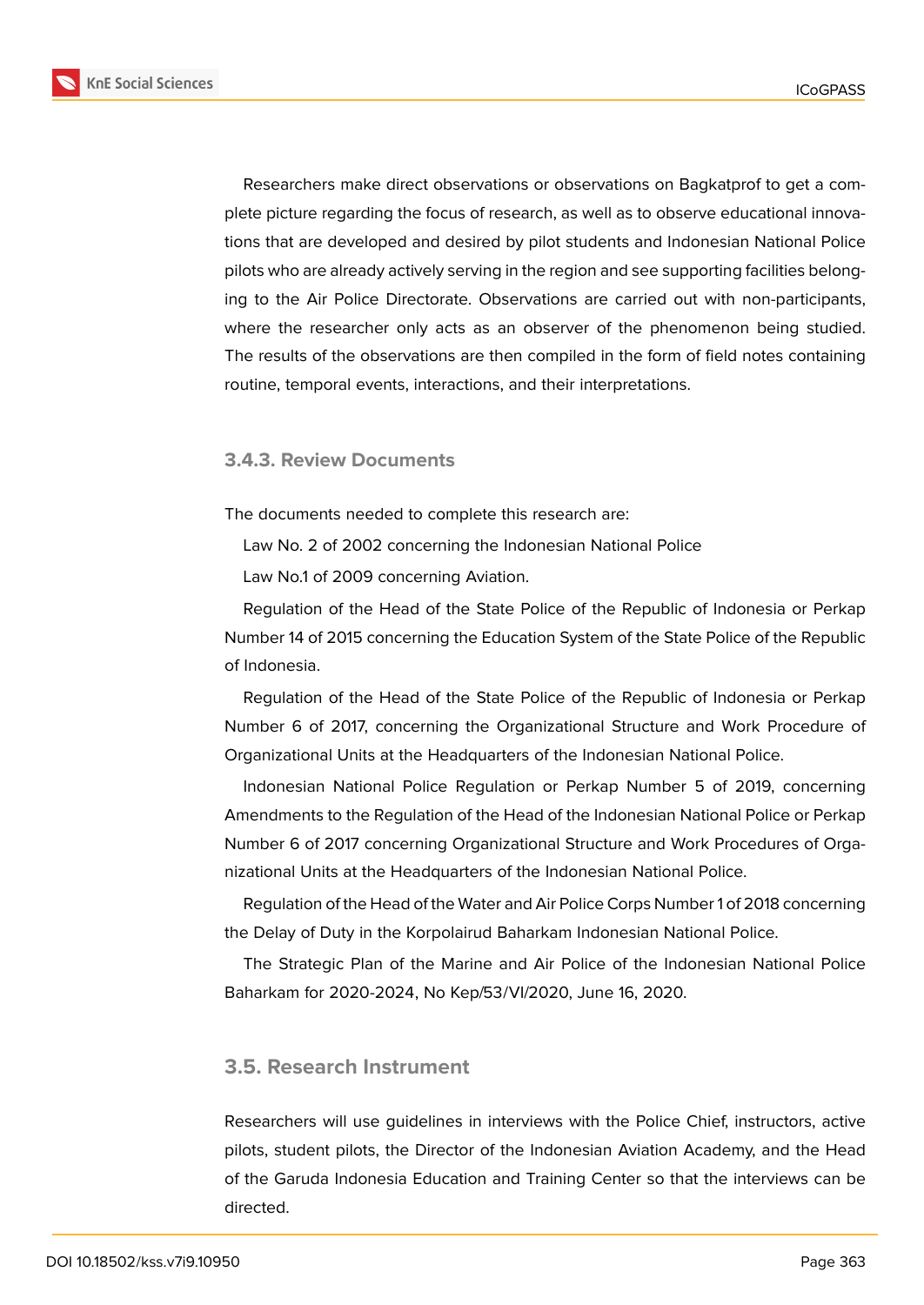

## **3.6. Data Analysis Techniques**

According to Miles and Huberman (Sugiyono, 2017) stated that the research data will be analyzed continuously from the beginning to the end of the research, both in the field and outside by using the following methods:

Data collection

Data presentation

Data reduction

Drawing conclusions or verification

## **4. Results and Discussion**

The results of this study are data that is processed based on data collection techniques with interviews from several key informants, including Police Leaders, Director of the Indonesian Aviation Academy Banyuwangi, Head of Garuda Indonesia Training Center, pilot instructors, active pilots, and pilot students who are considered competent and can provide information related to the research title. Data collection was also carried out by reviewing documents from several Regulations of the Indonesian National Police Chief, Regulations of the Kakorpolairud Baharkam of the Police, and the Law on Aviation. This research is divided into several aspects, including the implementation of education and training for Indonesian National Police pilots in terms of eight educational standards. The next aspect is the inhibiting factors for innovation in education and training of Indonesian National Police pilots, which include reluctance to stop programs that are considered failed or unsuccessful, excessive dependence on high performers, hampered culture and organizational structuring even though the technology is available, lack of rewards or incentives for people or groups who find innovation, low skill level resulting in innovation, long term budget and planning, administrative pressures and barriers, culture unwilling to accept change. The next aspect is the form of innovation in the education and training of Indonesian National Police pilots to improve competence, professionalism, and flight safety in terms of the attributes of innovation in the use of information technology in pilot education and training in its implementation, seen from the attributes of relative advantage, suitability, complexity, possibility to try, ease of viewing. or observability.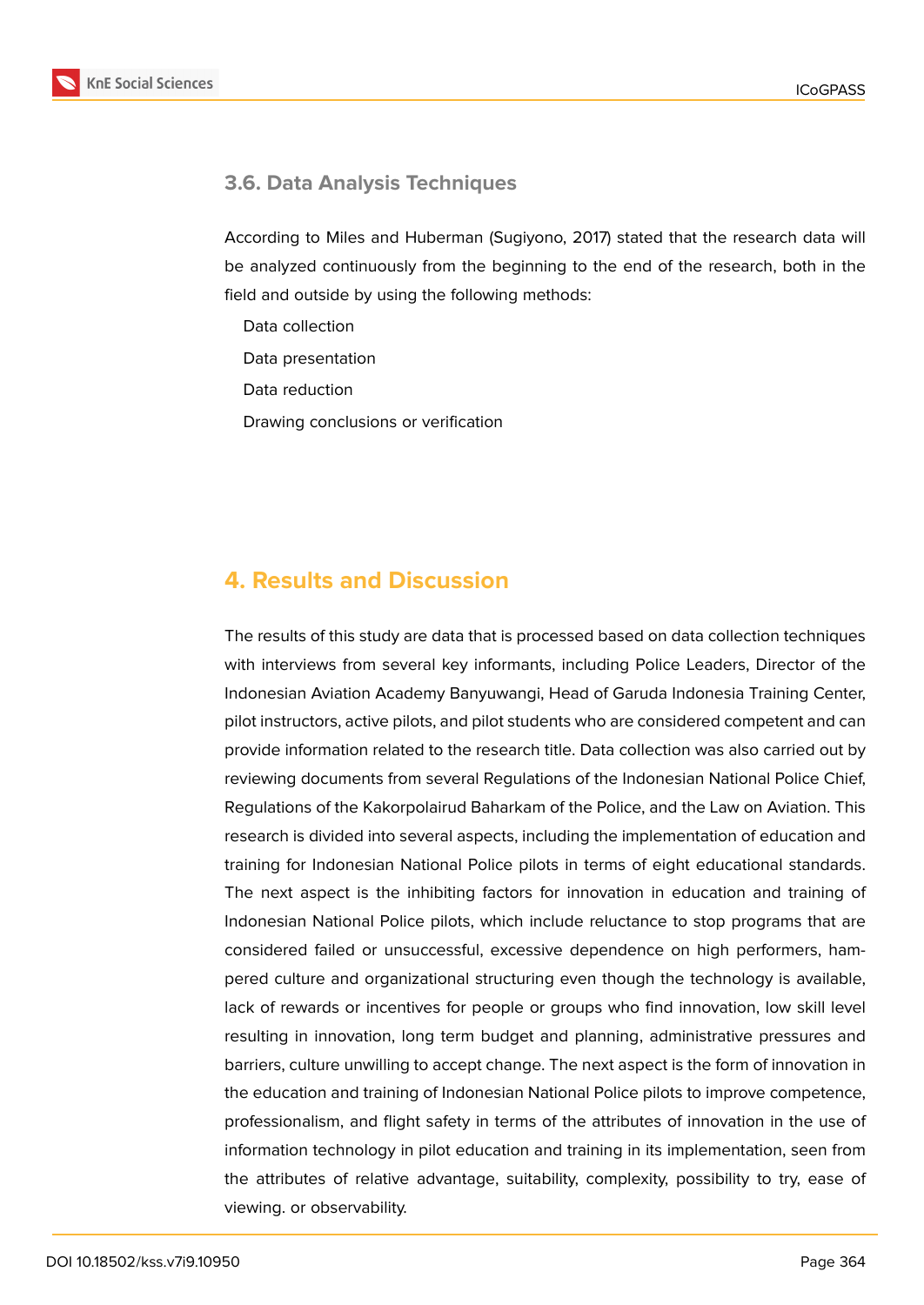

1.1 The current implementation of the education and training of Indonesian National Police pilots in terms of eight educational standards (Perkap Number 14 of 2015 article 24), obtained the following results:

Mastery of aviation science is felt to be lacking due to limited technological means for sharing knowledge.

Some pilots do not understand and are aware of the benefits of simulator training.

The curriculum used is not in accordance with existing aviation technology.

Virtual learning method found many obstacles with the internet network.

Instructors who have an academic education, at least a bachelor's degree, are very few. This is important to add to the knowledge of pilot students.

Instructors are selected on the basis of experience and seniority only.

Training for pilot instructors is very poor.

There are less than ten instructors who have state-recognized certifications out of a total of 30 instructors.

There is no Computer Base Training (CBT) and language laboratory to prepare pilot students before entering the flight phase.

Limited instructional tools and instructional aids.

Server for data storage is not yet available.

The type of simulator owned does not match the type of aircraft or helicopter used for operations.

The absence of a Quality Assurance Agency.

Limited education budget.

1.2 The inhibiting factors for innovation in the education and training of Indonesia National Police Pilots are viewed from the theory of Mulgan and Albury.

Face-to-face programs are still carried out in class even during the covid pandemic.

Dependence on high performers in terms of education policy by the National Police Education and Training Institute is still strong.

There is still leadership opinion stating that innovations made by members, or their subordinates are a natural thing so that members are less motivated to innovate.

Mastery of skills through education and training has not been carried out regularly and continuously.

Limited budget support for innovation so that innovation is carried out in stages, not totality even though it is very useful for progress and is beneficial for the organization.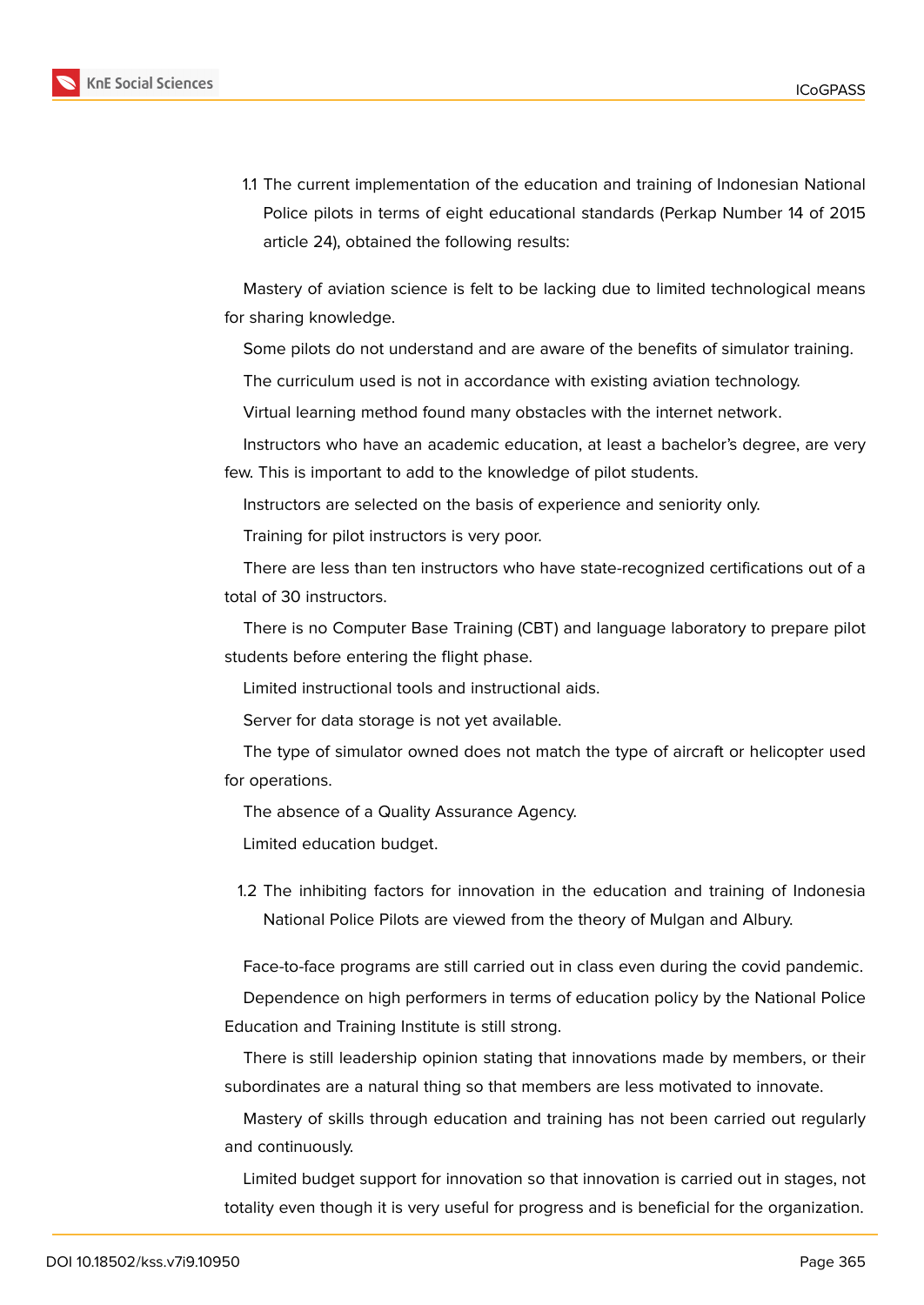

1.3 Innovative forms of education and training for Indonesian National Police Pilots that need to be implemented to improve the competence and professionalism of Indonesian National Police Pilots as well as aviation safety, in terms of Rogers' theory of Innovation Attributes.

Web learning provides benefits for Indonesia National Police Pilots who are carrying out assignments and saves the budget in implementation.

The use of web learning is considered the most effective during the current and future pandemic.

The use of web learning will raise the name of the institution because it will be increasingly recognized in the learning process.

The use of web learning is in accordance with the National Police Chief's Priority program to increase knowledge to create superior Indonesian Police Pilots human resources with technological changes in modern police in the Police 4.0 era.

This web learning innovation does not conflict with previous innovations.

Access can be done anytime and anywhere.

There are complexities in the application of web learning innovations in learning, namely at the discussion and communication stage between students and instructors.

Other complications are operational costs, human resources, and inadequate internet network.

## **5. Conclusions**

The current implementation of the education and training of Indonesian National Police pilots, when viewed from the eight components of education, has several shortcomings. The shortcomings include the level of mastery of science that is lacking due to limited information technology facilities, the use of simulators that are less than optimal, the curriculum that must adapt to the development of aviation technology today. In addition, from the instructor side, there were also deficiencies, namely instructors with a minimum academic education of a very low degree, no training for instructors, and no certification for instructors. In terms of infrastructure, there are limited instructional tools, the type of simulator that is not suitable for operational aircraft, the absence of Computer Base Training (CBT) and language laboratories, as well as the absence of a quality assurance institution. Another key issue is the limited budget for education so that only 10-15 Indonesian National Police pilots attend training each year.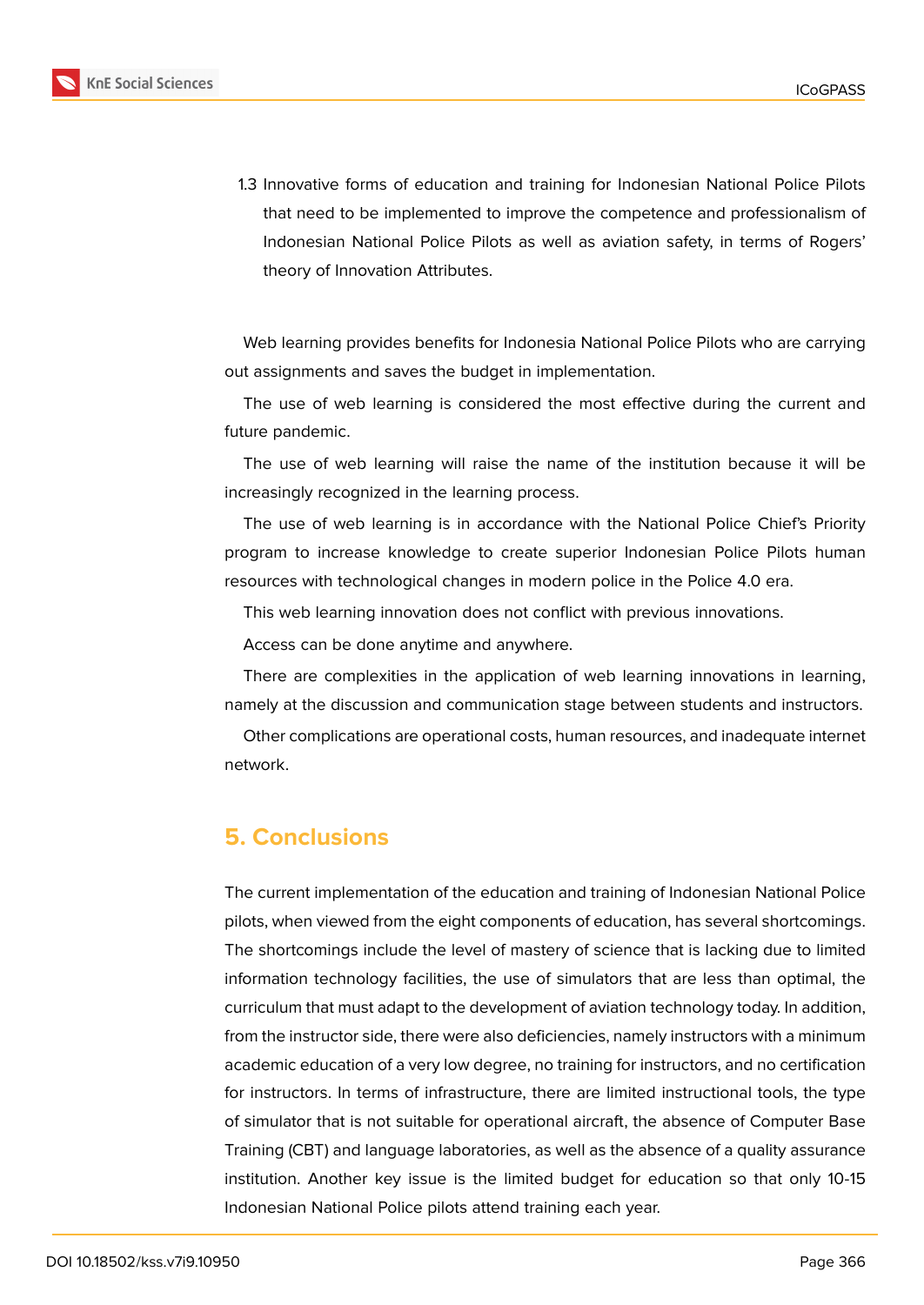

There are inhibiting factors in the implementation of education and training for Indonesian National Police pilots, namely the existence of face-to-face learning in classes that are not appropriate during the current pandemic, the dependence on high performers in terms of educational policies, namely the National Police Education and Training Institute, there is still an assessment from the Police leader regarding innovation is considered as a matter of course. In addition, education and training have not been carried out regularly and continuously and there are limited budgets for innovation.

The Profession Improvement Section, the Air and Marine Police Corps, the Indonesian National Police Security Maintenance Agency must innovate by looking at the current shortcomings in the implementation of pilot education and training as well as trying to reduce them and even eliminate the existing inhibiting factors. The innovation suggested by the researcher is the use of web learning or e-learning as a learning method for Indonesian National Police pilots. This innovation is very useful in increasing understanding and enriching knowledge and aviation regulations. The advantage gained by web learning or e-learning innovation is that access by pilots can be done anywhere and anytime and saves budget. The use of web learning is considered the most effective during the pandemic and in the future and raises the name of pilot education institutions because it is in accordance with the National Police Chief's priority program to realize superior Indonesian Police Pilot human resources with technological changes in modern police in the Police 4.0 era. Researchers assess that the success of this innovation will increase the competence of pilots in aviation science and regulations which will affect the level of professionalism so that it will have an impact on the safety of the Indonesian National Police's flight itself.

## **Acknowledgment**

I give thanks to the Lord Jesus Christ for the guidance of the Holy Spirit in compiling this journal so that the results are as expected.

Thank you to the Chief of Indonesian National Police, Chief of Marine and Air Police Corps, Chief of Security Maintenance Agency, Human Resources Assistant of Indonesian National Police, Director of Air Police and Chief of Professional Improvement Division who are willing to give me the opportunity to write this journal and give permission to carry out research in his place.

I express my gratitude to Prof. Dr. Nurliah Nurdin, MA as the Director of the STIA LAN Jakarta Polytechnic, Prof. Dr. Payaman Simanjuntak, APU, and Mrs. Dr. Mala Sondang Silitonga, MA who has always provided guidance and encouragement in order to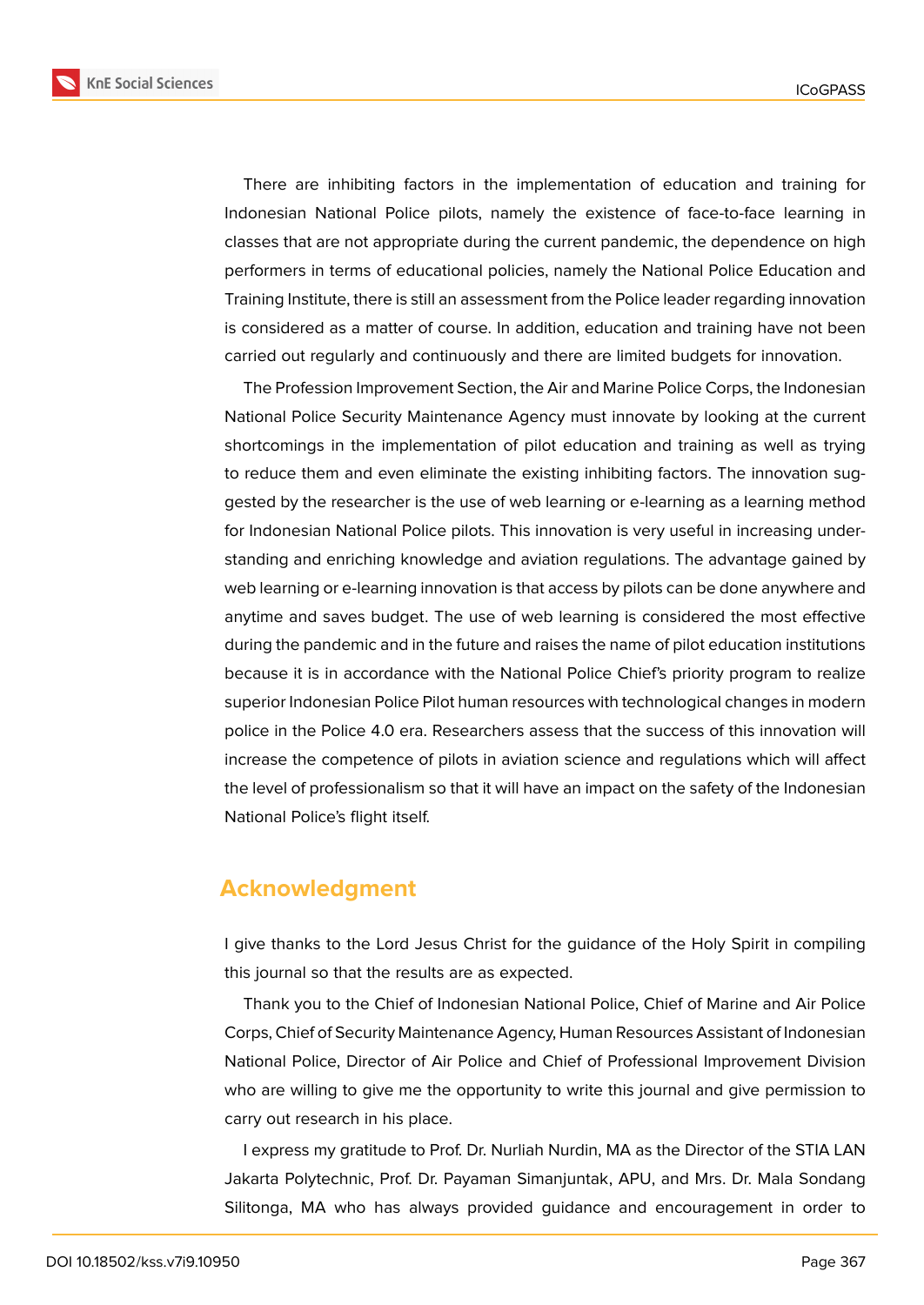

complete this journal, also for Mr. Dr. Edy Sutrisno, M.Si and Mrs. Arifiani Widjayanti, M.Sc, Ph.D.

Acknowledgments to all Indonesian National Police pilots and external parties who have been willing to become key informants in this study, namely, Capt. Ahmad Hariri, ST., S.SiT., M.Si as Director of API Banyuwangi and Capt. Ade Dwipayana, S.Kom as Head of Garuda Indonesia Training Center. I would like to thank my beloved wife Martha Novitasari and my daughter Maria Stefany Rachel Ariyanto who always encourages me to compose this journal.

## **References**

- [1] Afifuddin BA. Metodologi penelitian kualitatif. Bandung: Pustaka Setia; 2009.
- [2] Bungin B. Metodologi penelitian kualitatif: Komunikasi, ekonomi, dan kebijakan publik serta ilmu-ilmu sosial. Jakarta: Prenada Media Group; 2010.
- [3] Canli FM. Innovative developments in flight training systems: The need and importance of innovation in pilot training. Paper presented at: The IIER International Conference; 2016; Barcelona, Spain.
- [4] Hawkins F. Human factor in flight.  $2^{nd}$  ed. UK: Hants Gower Technical Press; 1993.
- [5] Jensen AH. Five ways to improve training. Montreal: International Civil Aviation Organization; 2014.
- [6] Kalbow M. The changing aviation environmental meets virtual training: A moving target. Montreal: International Civil Aviation Organiszation (ICAO); 2014.
- [7] Lubis S. Metodologi penelitian sosial. Medan: USU Press.; 1987.
- [8] Undang-Undang nomor 1 tahun 2009 tentang penerbangan. Jakarta: Kementerian Hukum dan HAM; 2009.
- [9] Moleong LJ. Metodologi penelitian kualitatif. Bandung: PT. Remaja Rosda Karya; 2002.
- [10] Purba H. Mewujudkan keselamatan penerbangan dengan membangun kesadaran hukum bagi stakeholders melalui penerapan safety culture. Jurnal vol 10 Hukum Samudera Keadilan. 2017.
- [11] Reason J. Human error. Cambridge: Cambridge University Press; 1990.
- [12] Rogers E. Diffusion of innovations. New York: The Free Press; 1995.
- [13] Sa'ud US. Inovasi, pendidikan. Bandung: Alfabeta CV; 2019.
- [14] Siagian SP. Administrasi pembangunan. Konsep, dimensi dan strateginya. Jakarta: Bumi Aksara; 2009.